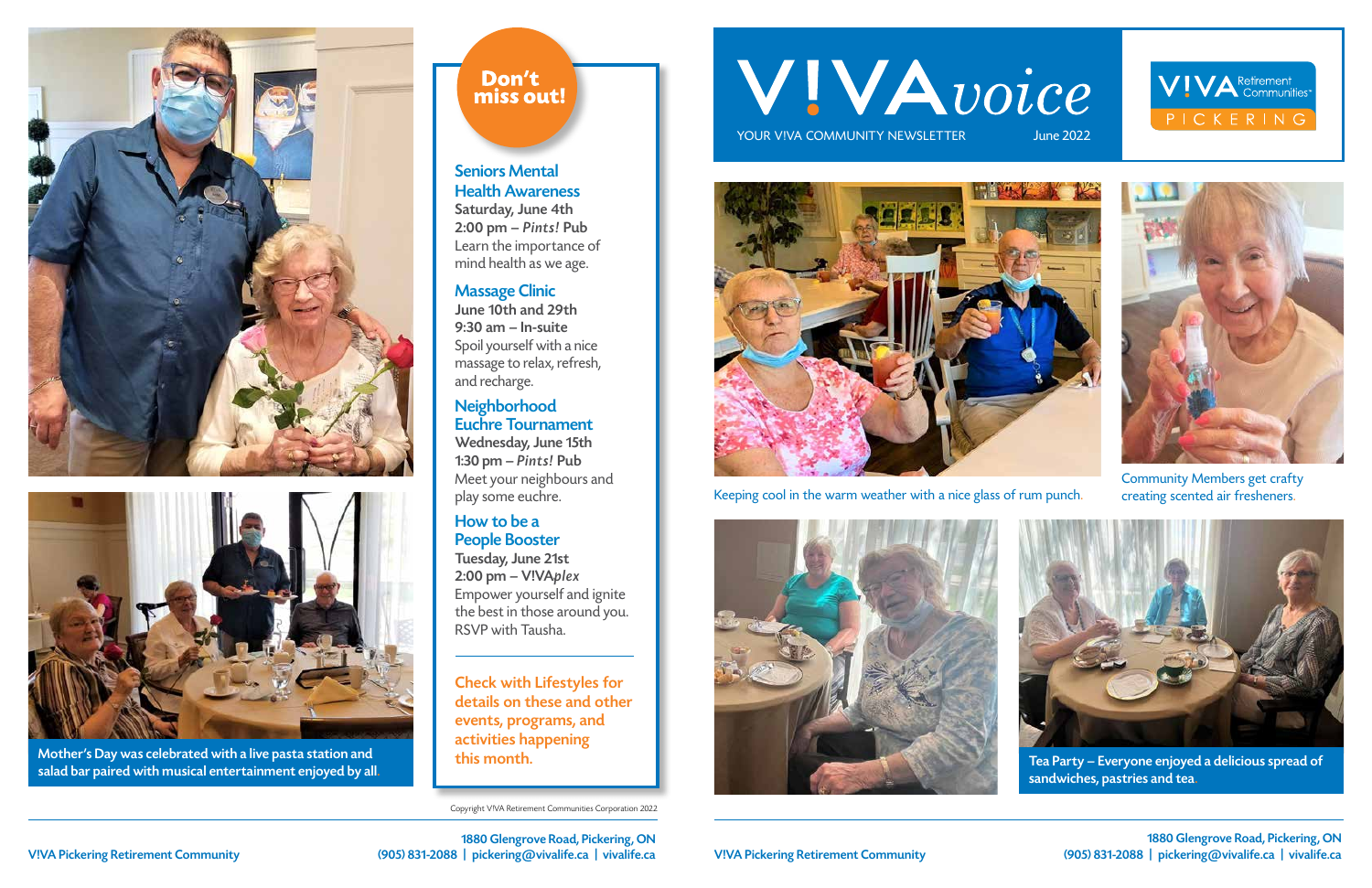

T**o register, go to www.vivalife.ca/mentalhealth or call Tausha at (905) 831-2088 or email pickering@vivalife.ca**

## Word Search! Take a break with this challenging



Please join us as we continue to increase awareness around mental health as an important issue for older adults, provide seniors and loved ones with relevant education and resources, and raise funds for local organizations supporting seniors' mental health.

A monthly series to help us feel better together!



## Upcoming Events

*\*Conditions apply including public health protocols.*



## **How to be a People Booster**

**with Guest Speaker: Patricia Morgan NOW AVAILABLE IN-PERSON\* OR ONLINE!**

#### TUESDAY, JUNE 21ST | 2:00 PM

Empower yourself and ignite the best in those around you by learning about these resiliencyenhancing concepts and tools. Prepare to amplify your self-awareness and to improve your presence with others. Join us for a joyful and uplifting session with author, speaker & therapist Patricia Morgan.



**Patricia Morgan, Author, Speaker & Therapist**

puzzle! Good luck!

E V U K R L O J H M B P B H U D K I S S E S H K C L D J U E E H Y M G E D Q W E N O J C E I S Z S E H L Q S T J Z F A G N I K R O W D R A H M C T A O Y K V B U H U A G Z U Y F U N N Y P E T T O R R L Y Q Q A T J E S M P Q S P L A Y R J W S L N S L O O R Q N Z V E M W G G P U M M O I G G U G A I D V N I M D N O W E Z Z N F T P T E T Q P O M S I O N F G A Y F H V R U V Y M Y E P S L J A R T F N C L A U I B I S W R Y U E L C U B O L I W E H G T C E O H E D I U G F Y P L T U X B B R E F N A L R A E P U V C N G Z A T W T R O F M O C T R E N E M Y E H S O B C A Y H L Z J N L Z M W R Z E G K V A E G X D Y N N E S K R T O G E T H E R C H V S O K U U C E Y B D G L E N S I G N E W O H W T H X L N M C G P B S U G L L T A P C R S N V C S X N L B L Z F R G A J R F N I X X Y A Z H C U C C E D L O N T X J V Z E E Y R I I X A S K B Y 8 7 N 7 V X T F A R S O J E C M I M S D Y M T E E W S A F M Q A H M H E K M C R B G M R Y E E G B A N W L I S L S V G Q M E T W Z I E I N M B L U W Y B H O X L O Q S K G O D Y I N Z N V N J E W S B G H W M R F V X D K I A I I Y C Q B I U N A R Father's Day

ADORE CHILD **COMFORT** FATHER FUNNY GAMES **GENEROUS GUIDE** HANDSOME HARDWORKING

Husband (1989)

LEARN LIFE LOVE **MEMORIES MENTOR** PLAY **PROTECT SILLY SPECIAL** STRONG

SWEET

*www.saynotsweetanne.com*

V!VA Pickering Retirement Community **Community** (905) 831-2088 | pickering@vivalife.ca | vivalife.ca | V!VA Pickering Retirement Community (905) 831-2088 | pickering@vivalife.ca | vivalife.ca 1880 Glengrove Road, Pickering, ON (905) 831-2088 | pickering@vivalife.ca | vivalife.ca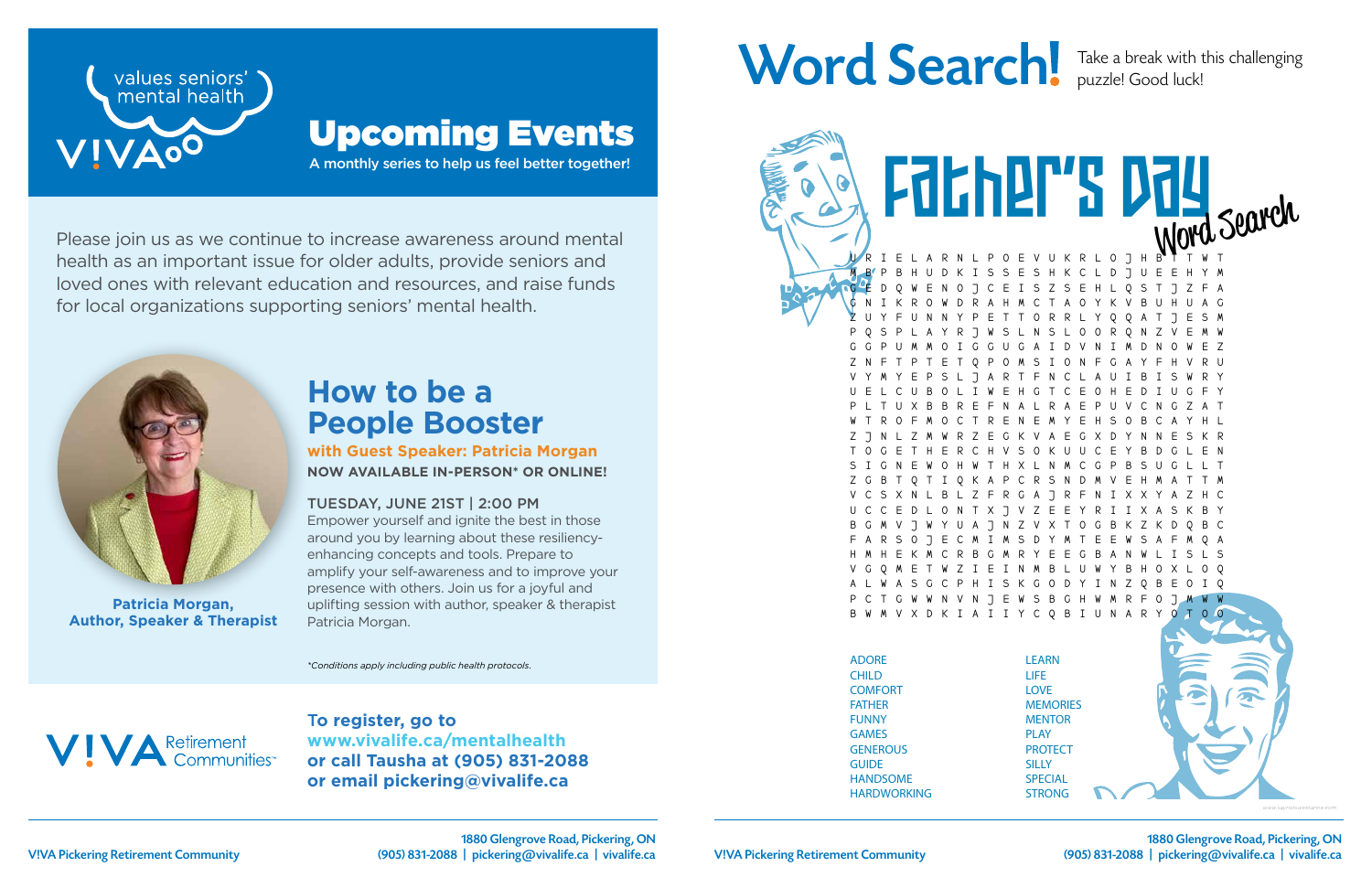## V!VA Pickering

## June  $2022$  Page 1 of 2

| <b>SUNDAY</b>                                                                                                                                                                                                                                                                                                                                                                                                                                                       | <b>MONDAY</b>                                                                                                                                                                                                                                                                                                                                                                            | <b>TUESDAY</b>                                                                                                                                                                                                                                                                                                                                                                                                                                                     | <b>WEDNESDAY</b>                                                                                                                                                                                                                                                                                                                                                                                      | <b>THURSDAY</b>                                                                                                                                                                                                                                                                                                                                                                                                                         | <b>FRIDAY</b>                                                                                                                                                                                                                                                                                                                                                                                                                                         | <b>SATURDAY</b>                                                                                                                                                                                                                                                                                                                                                                                                          |
|---------------------------------------------------------------------------------------------------------------------------------------------------------------------------------------------------------------------------------------------------------------------------------------------------------------------------------------------------------------------------------------------------------------------------------------------------------------------|------------------------------------------------------------------------------------------------------------------------------------------------------------------------------------------------------------------------------------------------------------------------------------------------------------------------------------------------------------------------------------------|--------------------------------------------------------------------------------------------------------------------------------------------------------------------------------------------------------------------------------------------------------------------------------------------------------------------------------------------------------------------------------------------------------------------------------------------------------------------|-------------------------------------------------------------------------------------------------------------------------------------------------------------------------------------------------------------------------------------------------------------------------------------------------------------------------------------------------------------------------------------------------------|-----------------------------------------------------------------------------------------------------------------------------------------------------------------------------------------------------------------------------------------------------------------------------------------------------------------------------------------------------------------------------------------------------------------------------------------|-------------------------------------------------------------------------------------------------------------------------------------------------------------------------------------------------------------------------------------------------------------------------------------------------------------------------------------------------------------------------------------------------------------------------------------------------------|--------------------------------------------------------------------------------------------------------------------------------------------------------------------------------------------------------------------------------------------------------------------------------------------------------------------------------------------------------------------------------------------------------------------------|
| <b>LEGEND</b>                                                                                                                                                                                                                                                                                                                                                                                                                                                       |                                                                                                                                                                                                                                                                                                                                                                                          |                                                                                                                                                                                                                                                                                                                                                                                                                                                                    |                                                                                                                                                                                                                                                                                                                                                                                                       |                                                                                                                                                                                                                                                                                                                                                                                                                                         |                                                                                                                                                                                                                                                                                                                                                                                                                                                       |                                                                                                                                                                                                                                                                                                                                                                                                                          |
| <b>Fitness Class</b><br><b>Orange</b><br><b>Special Event</b><br><b>Purple</b>                                                                                                                                                                                                                                                                                                                                                                                      | (PC) Perks! Café<br>(PP)<br>Pints! Pub<br>Therapy Room<br>(TR)<br>V!VAplex<br>(VP)                                                                                                                                                                                                                                                                                                       | <b>SIGNING UP FOR</b><br><b>ACTIVITIES &amp;</b><br><b>OUTINGS</b>                                                                                                                                                                                                                                                                                                                                                                                                 | 10:00 V!VAfit Sit Class (CC)<br>10:30 Knitting Club (CK)<br>2nd FL: V!VAfit Sit Class<br>11:00                                                                                                                                                                                                                                                                                                        | <b>V!VAfit Combo &amp; Strength</b><br>10:00<br>Class (CC)<br>11:00 Drum Fit Class (PP)                                                                                                                                                                                                                                                                                                                                                 | <b>V!VAfit Sit &amp; Stand Class</b><br>10:00<br>2nd FL: V!VAfit Sit Class<br>11:00                                                                                                                                                                                                                                                                                                                                                                   | 10:00 V!VAfit Flow Class (CC)<br>2 <sup>nd</sup> FL: Physical Game:<br>11:00<br>Tower Toss (FD)                                                                                                                                                                                                                                                                                                                          |
| <b>Excursion</b><br><b>Green</b><br>Sign Up<br>₽<br>Shuttle<br>Cost required                                                                                                                                                                                                                                                                                                                                                                                        | (VG) Victory Garden<br>V!VAfit Studio<br>(VS)<br>Info TV Channel 988<br>(TV)<br>Lobby<br>(L)<br><b>Community Commons</b><br>(CC)<br>(BG) Brain Gym<br>(CK) V!VAcraft Kitchen<br>(FD) Family Den                                                                                                                                                                                          | <b>CONCIERGE DESK</b><br>Any activity with the<br>checkmark symbol<br>$\vee$ ), please sign up at<br>the Concierge desk.<br>All outings require                                                                                                                                                                                                                                                                                                                    | (FD)<br>Shopping: Walmart A V<br>1:00<br><b>Mental Aerobics: Think Fast</b><br>2:00<br>$(BG)$ $(FD)$<br>3:00<br>Slogans & Logos (PC)<br>Physical Game: Bucket Ball<br>4:00<br>Toss (CK Patio)<br><b>Live Entertainment with</b><br>4:30-<br>6:00<br><b>Matthew (Tides)</b>                                                                                                                            | Technology Class & Online<br>1:30<br>Shopping (BG) $\vee$<br><b>Meet &amp; Greet with</b><br>2:00<br><b>Registered Massage</b><br><b>Therapist Daniel (PP)</b><br>Craft: Make your own<br>3:00<br>Chocolate Bar (CK) $\vee$<br>Physical Game: Washer<br>4:00<br>Toss (CK Patio)<br>Concert: Frankie Valli (TV)                                                                                                                          | <b>Walking Program: Port</b><br><b>Union Waterfront Park</b><br>1:00<br>田井へ<br>Mental Aerobics: Words in a<br>2:00<br>Word (CK) (FD)<br>3:00<br><b>TM Spotlight (PC)</b><br>Physical Game: Bola Ball<br>4:00<br>(CK Patio)<br>Doc: Survive the Wild                                                                                                                                                                                                   | <b>Presentation: Secrets to</b><br><b>Maintaining Brain Health</b><br>2:00<br>with Clinical Psychologist<br><b>Nicole Murray (PP)</b><br>Movie Matinee: Operation<br>2:45<br>Mincemeat (VP)<br>V!VA Live: Wheel of<br>3:00<br>Fortune (PC)<br><b>Physical Game: Tower Toss</b><br>4:00<br>(CK Patio)                                                                                                                     |
| Walking<br>$\blacktriangleright$                                                                                                                                                                                                                                                                                                                                                                                                                                    | (HR)<br><b>Horticulture Room</b><br>Pool<br>(P)                                                                                                                                                                                                                                                                                                                                          | sign ups.                                                                                                                                                                                                                                                                                                                                                                                                                                                          | <b>Bingo Night with Nicole</b><br>7:00<br>(PP)                                                                                                                                                                                                                                                                                                                                                        |                                                                                                                                                                                                                                                                                                                                                                                                                                         | 7:00<br>Episode 1: Rules of the<br>Realm (TV)                                                                                                                                                                                                                                                                                                                                                                                                         | Movie Night: Operation<br>7:00<br>Mincemeat (VP)                                                                                                                                                                                                                                                                                                                                                                         |
| 10:00 V!VAfit Sit Class (CC)<br>10:30 Holy Communion (PP)<br>11:00 2 <sup>nd</sup> FL: Giant Connect 4 (FD)<br>Technology Class & Online<br>1:30<br>Shopping (BG) $\blacktriangleright$<br>Movie Matinee: Just Getting<br>2:45<br>Started (VP)<br><b>Music &amp; Drinks on the</b><br>Patio: Frozen Lemonade &<br>3:00<br><b>Raspberry Slush (CK)</b><br><b>Physical Game: Disc Golf</b><br>4:00<br>(CK Patio)<br>Movie Night: Just Getting<br>7:00<br>Started (VP) | <b>V!VAfit Sit &amp; Stand Class</b><br>10:00<br>(CC)<br>10:00 Shopping: Loblaws 日 V<br>2nd FL: V!VAfit Sit Class<br>11:00<br><b>Sundaes on Mondays (CK)</b><br>2:00<br>(FD)<br><b>Live Entertainment with</b><br>3:00<br><b>Marcus (Outside)</b><br>Mental Aerobics: Spot the<br>4:00<br>Difference (CK) (FD)<br>Virtual Travelogue: Myanmar $ 4:00$<br>7:00<br>(TV)                    | <b>V!VAfit Combo &amp; Strength</b><br>10:00<br><b>Class (CC)</b><br>11:00 Drum Fit Class (PP)<br><b>Men's Club Lunch Outing</b><br>11:30<br>$\boxplus$ \$ $\checkmark$<br>Technology Class & Online<br>1:30<br>Shopping (BG) $\vee$<br>Cat Therapy Visit with<br>1:30<br>Selena (L)<br>2:00<br><b>Friendly Bridge (PP)</b><br>Physical Game: Axe Throw<br>(CK Patio)<br>Bio: Famous Fathers -<br>7:00<br>Barack Obama (TV)                                        | 10:00 V!VAfit Sit Class (CC)<br>10:30 Knitting Club (CK)<br><b>DanzFit Class with Matti</b><br>10:45<br>(PP<br><b>Local Shopping to Main</b><br>1:00<br>Street Unionville A III V<br>Mental Aerobics: Word Twist<br>2:00<br>$(PP)$ $(FD)$<br><b>Mini Manicures &amp; Sangrias</b><br>3:00<br>(CK)<br>Dog Therapy Visit with<br>4:00<br>Mandy (FD)<br><b>Bingo Night with Nicole</b><br>7:00           | <b>V!VAfit Combo &amp; Strength</b><br>10:00<br>Class (CC)<br><b>Hymn Sing with Patricia</b><br>10:45<br>(PP)<br>Technology Class & Online<br>1:30<br>Shopping (BG) $\vee$<br>Nintendo Wii Bowling (PP)<br>2:00<br><b>Fun in the Sun: Patio Party</b><br>3:00<br>(Outside)<br>Physical Game: Basket Bash 4:00<br>4:00<br>Toss (CK Patio)<br>Concert: Billie Holiday (TV)<br>7:00                                                        | 10<br><b>Massage Clinic (In-Suite)</b><br>9:30<br><b>V!VAfit Sit &amp; Stand Class</b><br>10:00<br>(CC)<br><b>Mass Service with Father</b><br>10:45<br>Neil (PP)<br>2nd FL: V!VAfit Sit Class<br>11:00<br>How to Play Euchre with<br>$2:00-$<br>3:30<br>Diane (PP)<br><b>Introduction to Shot Putt</b><br><b>Toss Competition (CK)</b><br>Doc: Survive the Wild  <br>Episode 2: Nature's World<br>7:00<br>Wide Web (TV)                               | 11<br>10:00 V!VAfit Flow Class (CC)<br>2 <sup>nd</sup> FL: Left, Right & Center<br>11:00<br>Game (FD)<br><b>Aquafit with Georgia (P)</b><br>1:30<br>Movie Matinee: Good Will<br>2:45<br>Hunting (VP)<br><b>Cocktails &amp; Conversations</b><br>3:00<br>(CK)<br>Physical Game: Magnetic<br>4:00<br>Darts (CK Patio)<br>Movie Night: Good Will<br>7:00<br>Hunting (VP)                                                    |
| 12<br>10:00 V!VAfit Sit Class (CC)<br>10:30 Holy Communion (PP)<br>2 <sup>nd</sup> FL: Physical Game: Bean 11:00<br>11:00<br>Bag Toss (FD)<br>Technology Class & Online<br>1:30<br>Shopping (BG) $\vee$<br>Movie Matinee: The Walk<br>2:45<br>(VP<br>VIVA Live: Jeopardy (PC)<br>3:00<br>Physical Game: Bean Bag<br> 4:00<br>Toss (CK Patio)<br>Movie Night: The Walk (VP)<br>7:00                                                                                  | 13<br><b>V!VAfit Sit &amp; Stand Class</b><br>10:00<br>(CC)<br>2nd FL: V!VAfit Sit Class<br>(FD)<br><b>Outing to Ajax Casino</b><br>1:00<br>⊞\$✔<br><b>Sundaes on Mondays (CK)</b><br>2:00<br>(FD)<br><b>Line Dancing with Metta</b><br>3:00<br>Dance (PP)<br><b>Physical Game: Shot Putt</b><br>4:00<br><b>Toss Competition (Outside)</b><br>Virtual Travelogue: Brunei<br>7:00<br>(TV) | 14<br><b>V!VAfit Combo &amp; Strength</b><br>10:00<br><b>Class (CC)</b><br><b>Outing to Pickering</b><br>10:00<br>Farmer's Market A > √<br>Technology Class & Online<br>1:30<br>Shopping (BG) $\vee$<br>Mental Aerobics: Fit Mind<br>2:00<br>$(BG)$ (FD)<br><b>Community Members</b><br>3:00<br><b>Council Meeting (VP)</b><br><b>Physical Game: Shot Putt</b><br>4:00<br><b>Toss Competition (Outside)</b><br>Bio: Famous Fathers - David<br>7:00<br>Beckham (TV) | 15<br><b>Footcare Clinic (In Suite)</b><br>9:30<br>10:00 V!VAfit Sit Class (CC)<br>10:30 Knitting Club (CK)<br>2nd FL: V!VAfit Sit Class<br>11:00<br>(FD)<br><b>Neighborhood Euchre</b><br>1:30-<br>4:00<br><b>Tournament (PP)</b><br>3:00<br>Craft: Resin Coaster (CK) V<br>Physical Game: Shot Putt<br>4:00<br><b>Toss Competition (Outside)</b><br><b>Bingo Night with Nicole</b><br> 7:00<br>(PP) | 16<br><b>V!VAfit Combo &amp; Strength</b><br>10:00<br>Class (CC)<br>11:00 Drum Fit Class (PP)<br><b>Walking Program: Bluffs</b><br>1:00<br>田りく<br>Technology Class & Online<br>1:30<br>Shopping (BG) $\vee$<br><b>Mental Aerobics: Memory</b><br>2:00<br>Tray (BG) (FD)<br>It's Bake O'clock with<br>3:00<br>Nicole (CK)<br><b>Physical Game: Shot Putt</b><br>4:00<br><b>Toss Competition (Outside)</b><br>Concert: Hank Williams (TV) | 17<br><b>V!VAfit Sit &amp; Stand Class</b><br>10:00<br>(CC)<br>Discussion: VP 10th Year<br>10:45<br>Anniversary Party (CK)<br>2nd FL: V!VAfit Sit Class<br>11:00<br><b>Outing to White Feather</b><br>1:00<br>Country Store B V<br>How to Play Euchre with<br>2:00-<br>3:30<br>Diane (PP)<br><b>Physical Game: Shot Putt</b><br>4:00<br><b>Toss Competition (Outside)</b><br>Doc: Survive the Wild  <br>7:00<br>Episode 3: Cunning<br>Copulation (TV) | 18<br>10:00 V!VAfit Flow Class (CC)<br>2 <sup>nd</sup> FL: Mental Aerobics:<br>11:00<br>Words in a Word (FD)<br>11:30- Father's Day Special BBQ<br><b>Lunch (Tides &amp; Galley)</b><br>1:30<br>Discussion: What Father's<br>2:00<br>Know Best (BG)<br><b>Father's Day Social: Live</b><br>3:00<br><b>Entertainment (Outside)</b><br>Cards: Old Maid (BG)<br>4:00<br>Movie Night: Live Twice,<br> 7:00<br>Love Once (VP) |

\*Calendars are subject to change. All programs, activities & terminology are property of VIVA Retirement Communities<sup>16</sup>